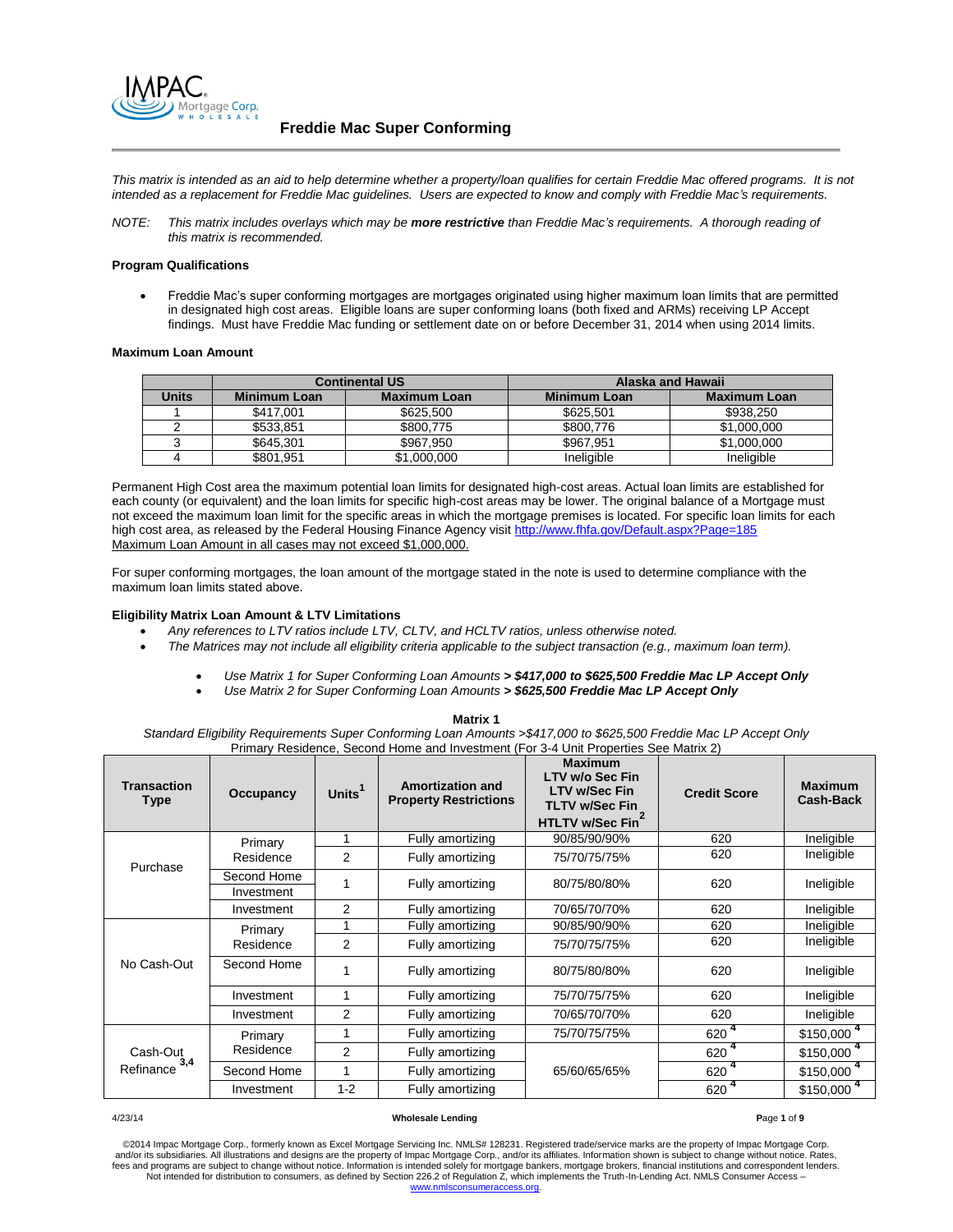

**Freddie Mac Super Conforming** 

# **Footnotes**

- 1. All condominiums are ineligible
- 2. HTLTV (HELOC CLTV) = first lien balance + total HELOC amount (funded plus unfunded portion) ÷ the lesser of the appraised value or sales price (if applicable).
- 3. If property was listed for sale in the last 6 months preceding the application date the LTV ratios for a cash-out transaction are limited to 70% LTV (or maximum allowed if less than 70% LTV).
- 4. Cash-back greater than \$150,000 is eligible and requirements are as follows.
	- Impac's Credit Management review is required
	- Minimum credit score 720 or program minimum, whichever is higher
	- Reduce maximum LTV by 10% or maximum of 70% LTV whichever is less

**Matrix 2**

*Standard Eligibility Requirements Super Conforming Loan Amounts >\$625,500 to \$1,000,000 Freddie Mac LP Accept Only*  Primary Residence, Second Home and Investment

| <b>Transaction</b><br>Type $1, 2, 3$     | Occupancy                           | <b>Units</b>                  | <b>Amortization and</b><br><b>Property Restrictions</b> | <b>Maximum</b><br>LTV w/o Sec Fin<br><b>LTV w/Sec Fin</b><br><b>TLTV w/Sec Fin</b><br><b>HTLTV w/Sec Fin</b> | <b>Credit</b><br><b>Score</b> | <b>Maximum</b><br><b>Cash-Back</b> |
|------------------------------------------|-------------------------------------|-------------------------------|---------------------------------------------------------|--------------------------------------------------------------------------------------------------------------|-------------------------------|------------------------------------|
| Purchase and<br>No Cash-out<br>Refinance | Primary<br>Residence                | 1 (AK $&$ HI only)<br>$2 - 4$ | Fully amortizing                                        | 75/70/75/75%                                                                                                 | 620                           | Ineligible                         |
|                                          | Second Home<br>Investment           | (AK & HI only)<br>$2 - 4$     | Fully amortizing                                        | 70/65/70/70%                                                                                                 | 620                           | Ineligible                         |
| Cash-out<br>Refinance                    | Primary<br>Residence/<br>Investment | 1 (AK & HI only)<br>$2 - 4$   | Fully amortizing                                        | 65/60/65/65%                                                                                                 | 620                           | $$150,000^4$                       |

# **Footnotes**

- All condominiums are ineligible.
- 2 HCLTV (HELOC CLTV) = first lien balance + total HELOC amount (funded plus unfunded portion) ÷ the lesser of the appraised value or sales price (if applicable).
- 3 Minimum credit score requirements apply to all high-balance mortgage loans. All borrowers must have a credit score, and the representative score for the transaction must be based on the highest of LTV, CLTV, or HCLTV, as applicable.
- 4 Cash-back greater than \$150,000 is eligible and requirements are as follows.
	- Impac's Credit Management review is required
	- Minimum credit score 720 or program minimum, whichever is higher
	- Reduce maximum LTV by 10% or maximum of 70% LTV whichever is less

# **Product Description**

- Fixed Rate 10, 15, 20 and 30 years fully amortizing
- Hybrid ARMs  $-5/1$ , 7/1 and 10/1 fully amortizing

## **Product Codes**

| <b>FIXED</b> |                     |
|--------------|---------------------|
| Years        | <b>Product Code</b> |
| 10 Year      | CF <sub>10</sub> SC |
| 15 Year      | CF <sub>15</sub> SC |
| 20 Year      | CF <sub>20</sub> SC |
| 30 Year      | CF30SC              |

| <b>FIXED</b> |                     |
|--------------|---------------------|
| Years        | <b>Product Code</b> |
| 10 Year      | CF10SCLM            |
| 15 Year      | CF15SCLM            |
| 20 Year      | CF20SCLM            |
| 30 Year      | CF30SCLM            |

| <b>ARM</b> |                     |  |
|------------|---------------------|--|
| Years      | <b>Product Code</b> |  |
|            | CA51SC              |  |
| 7/1        | CA71SC              |  |
| 10/1       | CA101SC             |  |

# **Super Conforming with Lender Paid MI Super Conforming with Lender Paid MI**

| <b>ARM</b> |                     |
|------------|---------------------|
| Years      | <b>Product Code</b> |
|            | CA51SCLM            |
| 7/1        | CA71SCLM            |
| 10/1       | CA101SCLM           |

### 4/23/14 **Wholesale Lending P**age **2** of **9**

©2014 Impac Mortgage Corp., formerly known as Excel Mortgage Servicing Inc. NMLS# 128231. Registered trade/service marks are the property of Impac Mortgage Corp.<br>and/or its subsidiaries. All illustrations and designs are t fees and programs are subject to change without notice. Information is intended solely for mortgage bankers, mortgage brokers, financial institutions and correspondent lenders. Not intended for distribution to consumers, as defined by Section 226.2 of Regulation Z, which implements the Truth-In-Lending Act. NMLS Consumer Access – www.nn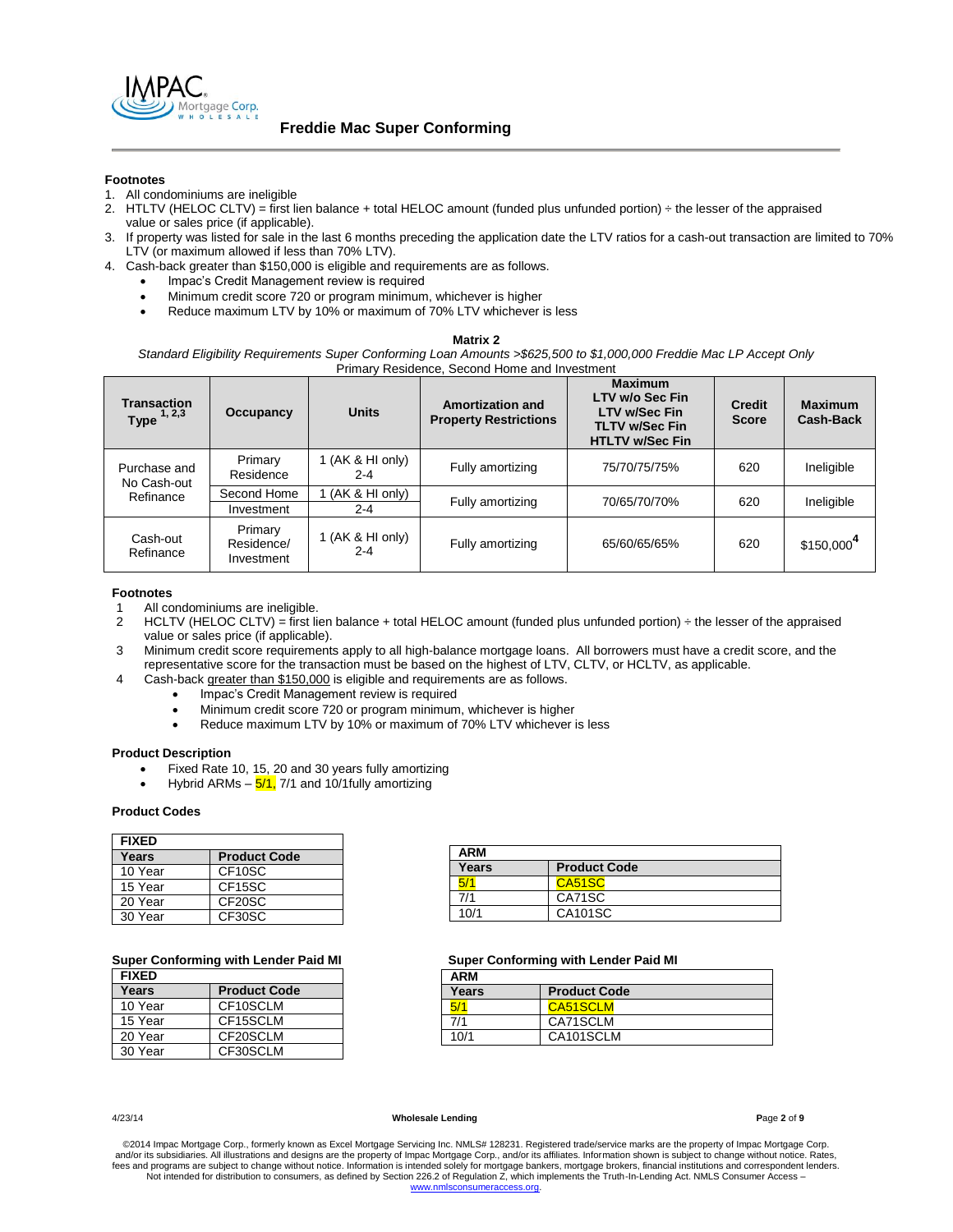

**Freddie Mac Super Conforming** 

# **Eligibility Requirements**

| <b>Adjustable Rate</b> |                                                                                                                                                                                                |                                                                                                                  |  |
|------------------------|------------------------------------------------------------------------------------------------------------------------------------------------------------------------------------------------|------------------------------------------------------------------------------------------------------------------|--|
| <b>Details</b>         |                                                                                                                                                                                                | <b>5/1 ARM</b>                                                                                                   |  |
|                        | <b>Interest rate adjustment</b>                                                                                                                                                                | Initial: 2% up/down; Subsequent: 2% up/down; Lifetime: 5% up                                                     |  |
|                        | caps                                                                                                                                                                                           | 7/1 & 10/1 ARMs                                                                                                  |  |
|                        |                                                                                                                                                                                                | Initial: 5% up/down; Subsequent: 2% up/down; Lifetime: 5% up                                                     |  |
|                        | <b>Margin</b>                                                                                                                                                                                  | 2.25%                                                                                                            |  |
|                        | <b>Index</b>                                                                                                                                                                                   | 1-Year LIBOR (London InterBank Offer Rate)                                                                       |  |
|                        | <b>Interest rate Floor</b>                                                                                                                                                                     | The interest rate Floor is equal to the Margin                                                                   |  |
|                        |                                                                                                                                                                                                | 5/1: The first Change Date is the 60 <sup>th</sup> payment due date. There is a new                              |  |
|                        |                                                                                                                                                                                                | Change Date every 12 months thereafter                                                                           |  |
|                        |                                                                                                                                                                                                | 7/1: The first Change Date is the 84 <sup>th</sup> payment due date. There is a new                              |  |
|                        | <b>Change dates</b>                                                                                                                                                                            |                                                                                                                  |  |
|                        |                                                                                                                                                                                                | Change Date every 12 months thereafter                                                                           |  |
|                        |                                                                                                                                                                                                | 10/1: The first Change Date is the 120 <sup>th</sup> payment due date. There is a new                            |  |
|                        |                                                                                                                                                                                                | Change Date every 12 months thereafter                                                                           |  |
|                        | <b>Conversion Option</b>                                                                                                                                                                       | <b>None</b>                                                                                                      |  |
|                        | <b>Assumption</b>                                                                                                                                                                              | Permitted after the first adjustment. Subject to conditions, fees and rate                                       |  |
|                        |                                                                                                                                                                                                | adjustment                                                                                                       |  |
|                        |                                                                                                                                                                                                |                                                                                                                  |  |
| Appraisal              | Appraiser must have current appraisal license                                                                                                                                                  |                                                                                                                  |  |
| <b>Requirements</b>    | Appraisal must include the following.                                                                                                                                                          |                                                                                                                  |  |
|                        | Interior and exterior photos                                                                                                                                                                   |                                                                                                                  |  |
|                        | FNMA form 1004/FHLMC Form 70<br>$\bullet$                                                                                                                                                      |                                                                                                                  |  |
|                        |                                                                                                                                                                                                |                                                                                                                  |  |
|                        | A field review is required if:                                                                                                                                                                 |                                                                                                                  |  |
|                        |                                                                                                                                                                                                |                                                                                                                  |  |
|                        |                                                                                                                                                                                                | LTV, TLTV, or HTLTV is greater than 75% AND property value is \$1,000,000 or greater; OR                         |  |
|                        |                                                                                                                                                                                                | Loan amount of \$625,500 or greater and the LTV/CLTV/HCLTV is > 80%.                                             |  |
|                        |                                                                                                                                                                                                |                                                                                                                  |  |
|                        |                                                                                                                                                                                                | The Field Review is required to ensure the appraisal is an accurate representation of value. If the Field Review |  |
|                        | results in a different opinion of value than the appraisal, the lowest of the original appraised value, the Field Review                                                                       |                                                                                                                  |  |
|                        | value, or the sales price (for purchasers) must be used to calculate the LTV ratio.                                                                                                            |                                                                                                                  |  |
|                        |                                                                                                                                                                                                |                                                                                                                  |  |
|                        | The appraiser performing the initial appraisal and the appraisal field review report must be qualified to perform<br>appraisals without oversight or supervision by a "supervisory" appraiser. |                                                                                                                  |  |
|                        |                                                                                                                                                                                                |                                                                                                                  |  |
|                        |                                                                                                                                                                                                |                                                                                                                  |  |
|                        |                                                                                                                                                                                                | Properties that are condominiums are ineligible for Super Conforming program                                     |  |
| Assets                 |                                                                                                                                                                                                | Evaluated per LP and Freddie Mac guidelines with the following restrictions                                      |  |
|                        |                                                                                                                                                                                                | Stand-alone VOD (Verification of Deposit) is ineligible. VOD must be accompanied by at least one                 |  |
|                        | monthly bank statement                                                                                                                                                                         |                                                                                                                  |  |
|                        | Borrower's Own Funds                                                                                                                                                                           |                                                                                                                  |  |
|                        | Depository assets which have been seasoned or sourced and are under the ownership and control of the                                                                                           |                                                                                                                  |  |
|                        | borrower                                                                                                                                                                                       |                                                                                                                  |  |
|                        |                                                                                                                                                                                                | If there is a non-occupant borrower and the loan is greater than 80% LTV, the occupant Borrower must             |  |
|                        |                                                                                                                                                                                                | make the first 5% down payment from the occupant's own funds. Funds that are owned jointly by the                |  |
|                        |                                                                                                                                                                                                | occupant Borrower and the non-occupying Borrower are considered the funds of the occupant.                       |  |
|                        |                                                                                                                                                                                                |                                                                                                                  |  |
|                        | Sourced Funds                                                                                                                                                                                  |                                                                                                                  |  |
|                        | A large deposit, not originating from an established income source, identified on any asset statement(s)<br>٠                                                                                  |                                                                                                                  |  |
|                        |                                                                                                                                                                                                | located in the file must be sourced and documented. All asset statements for a given month are                   |  |
|                        | accumulated and compared.                                                                                                                                                                      |                                                                                                                  |  |
|                        | Individual or cumulative deposits, exceeding twenty percent (20%) of the borrower's monthly gross                                                                                              |                                                                                                                  |  |
|                        | income, are generally defined as large.                                                                                                                                                        |                                                                                                                  |  |
|                        |                                                                                                                                                                                                |                                                                                                                  |  |
|                        | Borrower Investment                                                                                                                                                                            |                                                                                                                  |  |
|                        | Primary residence and second home loans<br>$\bullet$                                                                                                                                           |                                                                                                                  |  |
|                        |                                                                                                                                                                                                | Require a 5% investment from borrower's own funds, excluding gifts.                                              |  |
|                        |                                                                                                                                                                                                | Investment property loans require entire down payment from borrower's own funds, gift ineligible.                |  |
|                        |                                                                                                                                                                                                |                                                                                                                  |  |
|                        | <b>Seller Contributions</b>                                                                                                                                                                    |                                                                                                                  |  |
|                        | Primary Residence and Second Homes<br>٠                                                                                                                                                        |                                                                                                                  |  |
|                        |                                                                                                                                                                                                |                                                                                                                  |  |
|                        | 3%                                                                                                                                                                                             |                                                                                                                  |  |
|                        |                                                                                                                                                                                                | Investment Properties (both Conforming and High Balance loans)                                                   |  |
| 4/23/14                |                                                                                                                                                                                                | Page 3 of 9<br><b>Wholesale Lending</b>                                                                          |  |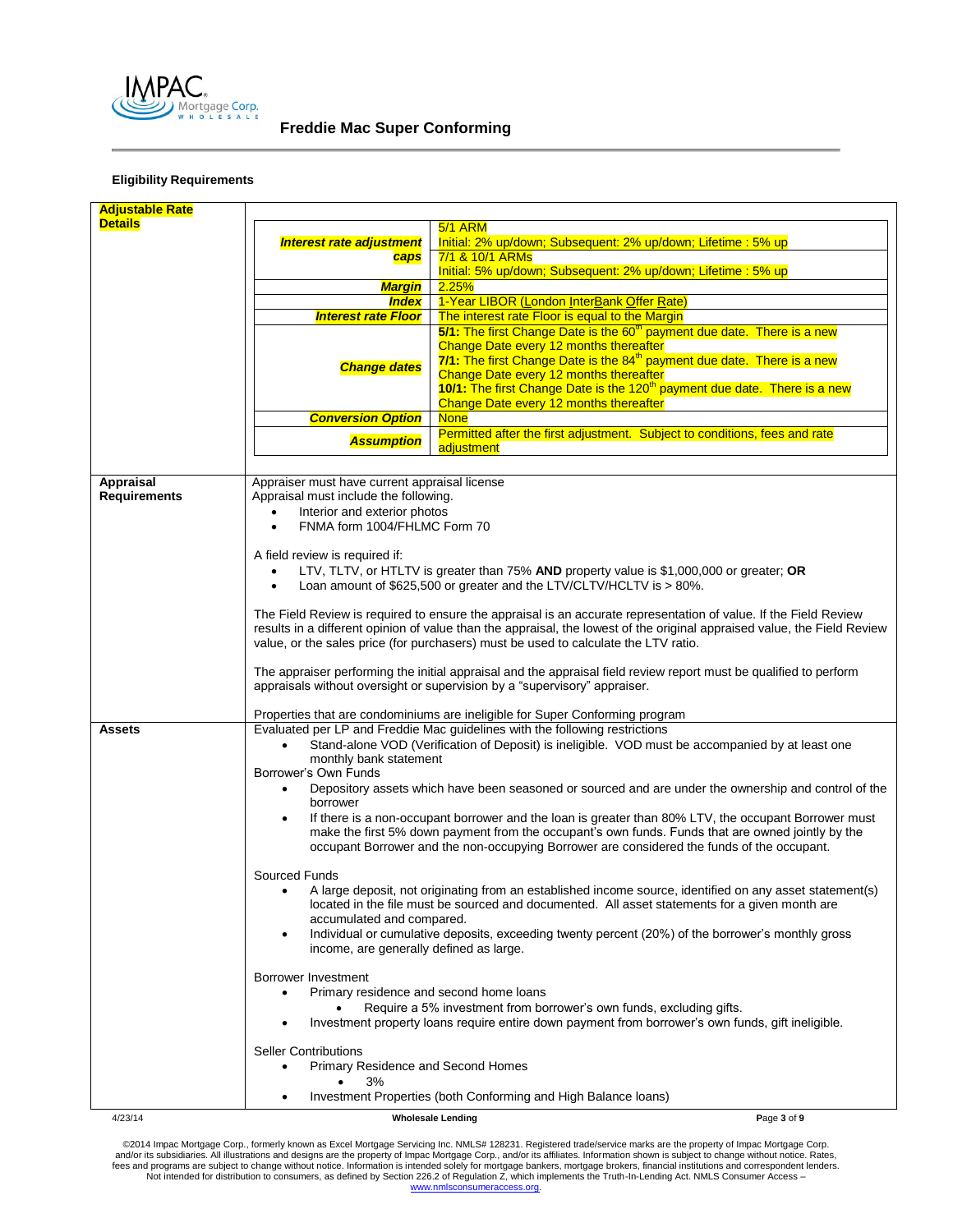

| 2%                                                                                                                                                                                         |                                                                                                                                                                                                                          |
|--------------------------------------------------------------------------------------------------------------------------------------------------------------------------------------------|--------------------------------------------------------------------------------------------------------------------------------------------------------------------------------------------------------------------------|
| Gifts                                                                                                                                                                                      |                                                                                                                                                                                                                          |
| Primary Residence and Second Homes<br>$\bullet$                                                                                                                                            |                                                                                                                                                                                                                          |
| Eligible provided the required Borrower investment is met                                                                                                                                  |                                                                                                                                                                                                                          |
| Gift letter signed by the donor must be retained in the loan file                                                                                                                          |                                                                                                                                                                                                                          |
| <b>Investment Properties</b>                                                                                                                                                               |                                                                                                                                                                                                                          |
| Gift ineligible<br>$\bullet$                                                                                                                                                               |                                                                                                                                                                                                                          |
| Reserves (2014-2 & 26.5)                                                                                                                                                                   |                                                                                                                                                                                                                          |
| Reserves must be based on the full monthly payment amount for the property, not only principal, interest, taxes                                                                            |                                                                                                                                                                                                                          |
| and insurance (PITI). The monthly payment amount is defined as the sum of the following monthly charges:                                                                                   |                                                                                                                                                                                                                          |
| Principal and interest payments on the mortgage                                                                                                                                            |                                                                                                                                                                                                                          |
| <b>Property hazard insurance premiums</b>                                                                                                                                                  |                                                                                                                                                                                                                          |
| <b>Real estate taxes</b>                                                                                                                                                                   |                                                                                                                                                                                                                          |
| When applicable:                                                                                                                                                                           |                                                                                                                                                                                                                          |
| Mortgage insurance premiums<br>$\circ$<br><b>Leasehold payments</b><br>$\overline{\mathsf{O}}$ . The $\overline{\mathsf{O}}$                                                               |                                                                                                                                                                                                                          |
| Homeowners association dues (excluding unit utility charges)<br>$\overline{\circ}$                                                                                                         |                                                                                                                                                                                                                          |
| <b>Payments on secondary financing</b>                                                                                                                                                     |                                                                                                                                                                                                                          |
| If reserves are entered into LP, the reserves must be documented                                                                                                                           |                                                                                                                                                                                                                          |
|                                                                                                                                                                                            |                                                                                                                                                                                                                          |
| <b>Reserves required for mortgages secured by Primary Residence:</b><br><b>Subject property</b>                                                                                            | <b>Required reserves</b>                                                                                                                                                                                                 |
| <b>Primary Residence - 1-unit</b>                                                                                                                                                          | <b>None</b>                                                                                                                                                                                                              |
| Primary Residence - 2-4 unit                                                                                                                                                               | Six months for the subject property                                                                                                                                                                                      |
|                                                                                                                                                                                            |                                                                                                                                                                                                                          |
| <b>Primary Residence pending sale, or Primary</b><br>Residence being converted to Second Home or                                                                                           | Six months for the subject property, and<br>$\bullet$<br>Six months for property pending sale or being<br>$\bullet$                                                                                                      |
| <b>Investment Property</b>                                                                                                                                                                 | converted                                                                                                                                                                                                                |
|                                                                                                                                                                                            | OR                                                                                                                                                                                                                       |
|                                                                                                                                                                                            | When LTV/TLTV/HTLTV ratios are $\leq 70\%$ ** for the                                                                                                                                                                    |
|                                                                                                                                                                                            | property pending sale or being converted:                                                                                                                                                                                |
|                                                                                                                                                                                            | Two months for the subject property, and                                                                                                                                                                                 |
|                                                                                                                                                                                            | Two months for the property pending sale or                                                                                                                                                                              |
|                                                                                                                                                                                            | being converted                                                                                                                                                                                                          |
|                                                                                                                                                                                            | <b>NOTE: See Selling Guide 37.16.2 for additional</b>                                                                                                                                                                    |
|                                                                                                                                                                                            | requirements                                                                                                                                                                                                             |
|                                                                                                                                                                                            |                                                                                                                                                                                                                          |
| *Additional required reserves do not apply when the current Primary Residence is pending sale and the<br>employer/relocation company takes responsibility for the outstanding mortgage(s). | mortgage file contains an executed buyout agreement that is part of an employer relocation plan where the                                                                                                                |
|                                                                                                                                                                                            |                                                                                                                                                                                                                          |
|                                                                                                                                                                                            | ** To establish the LTV/TLTV/HTLTV ratios for the property pending sale or being converted, for the purposes of<br>using reduced reserve requirements, the value of the property pending sale or being converted must be |
| supported with a new appraisal with at least an exterior-only inspection that meets Freddie Mac<br>requirements.                                                                           |                                                                                                                                                                                                                          |
|                                                                                                                                                                                            |                                                                                                                                                                                                                          |
|                                                                                                                                                                                            |                                                                                                                                                                                                                          |
| <b>Subject property</b>                                                                                                                                                                    | <b>Required reserves</b>                                                                                                                                                                                                 |
| <b>Second Home</b>                                                                                                                                                                         | Two months for the subject property, and<br>$\bullet$                                                                                                                                                                    |
|                                                                                                                                                                                            | Two months for each additional second home<br>$\bullet$                                                                                                                                                                  |
| <b>Reserves required for Second Home and Investment Property mortgages:</b>                                                                                                                | and/or 1- to 4-unit investment property<br>In which the borrower has an<br>$\overline{\circ}$                                                                                                                            |
|                                                                                                                                                                                            | ownership interest or on which                                                                                                                                                                                           |
|                                                                                                                                                                                            | borrower is obligated, and                                                                                                                                                                                               |
| Wholesale Lending                                                                                                                                                                          | That is financed<br>$\overline{\bullet}$ $\overline{\bullet}$<br>Page 4 of 9                                                                                                                                             |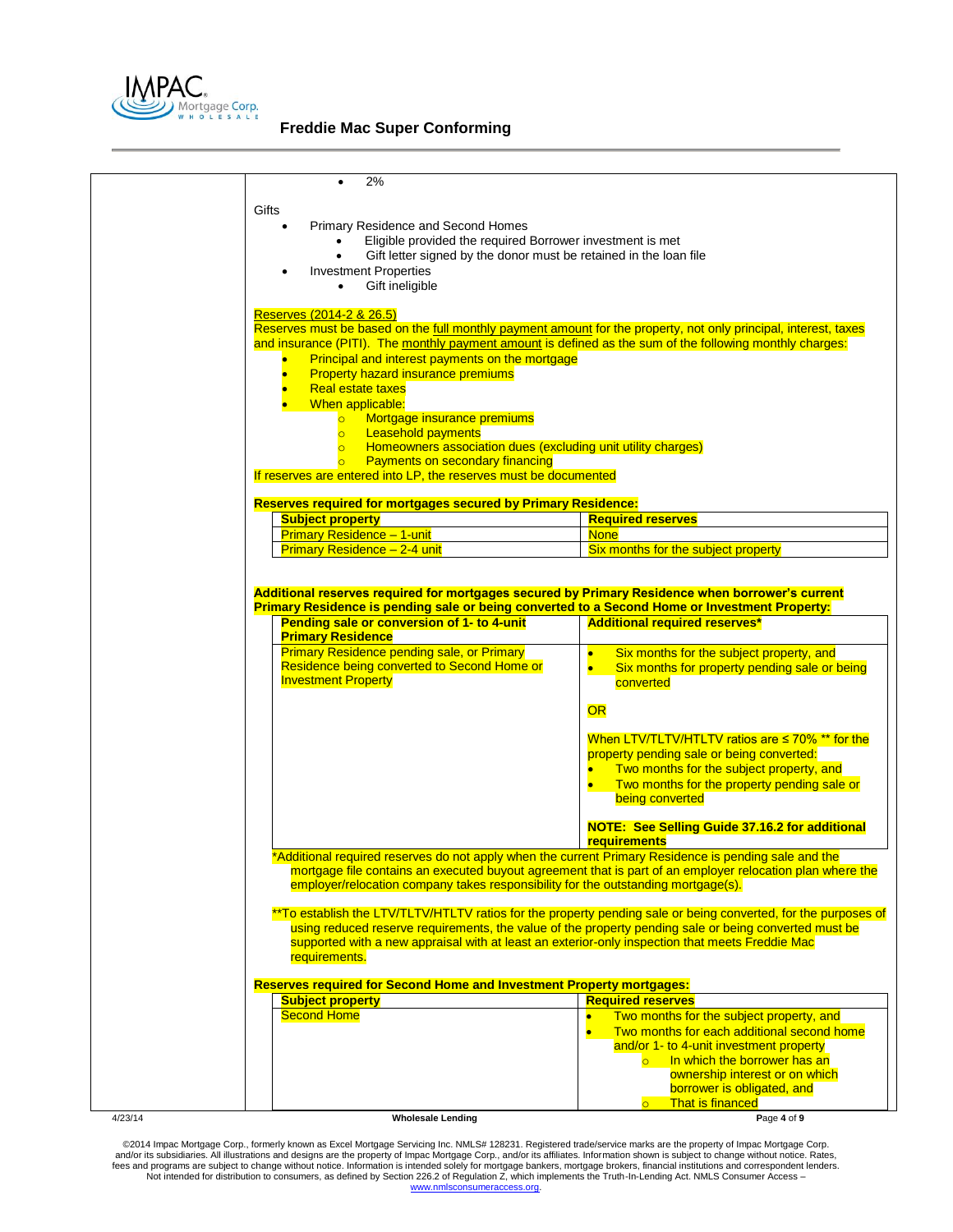

**Freddie Mac Super Conforming** 

|                             | <b>Investment Property</b>                                                                                                                                                                                                                                                                                                                                                                                                                                                                                | Six months for the subject property, and<br>$\bullet$<br>$\bullet$<br>Two months for each additional second home<br>and/or 1- to 4-unit investment property:<br>In which the borrower has an<br>$\overline{\mathsf{O}}$ . The $\overline{\mathsf{O}}$<br>ownership interest or on which the<br>borrower is obligated, and<br><b>That is financed</b><br>$\overline{\mathsf{O}}$ . $\overline{\mathsf{O}}$ |  |
|-----------------------------|-----------------------------------------------------------------------------------------------------------------------------------------------------------------------------------------------------------------------------------------------------------------------------------------------------------------------------------------------------------------------------------------------------------------------------------------------------------------------------------------------------------|-----------------------------------------------------------------------------------------------------------------------------------------------------------------------------------------------------------------------------------------------------------------------------------------------------------------------------------------------------------------------------------------------------------|--|
|                             | Refer to Section Limitations on Other Real Estate Owned for additional reserve requirements.<br>Mortgage insurers reserve eligibility requirements may supersede those listed above.                                                                                                                                                                                                                                                                                                                      |                                                                                                                                                                                                                                                                                                                                                                                                           |  |
| <b>Assumptions</b>          | Fixed - Ineligible; ARM - Permitted after the first interest rate adjustment. Creditworthy borrowers only.                                                                                                                                                                                                                                                                                                                                                                                                |                                                                                                                                                                                                                                                                                                                                                                                                           |  |
| <b>Borrower Eligibility</b> | Eligible<br><b>US Citizen</b><br>Permanent resident alien<br>Inter Vivos Revocable Trust (22.10)                                                                                                                                                                                                                                                                                                                                                                                                          |                                                                                                                                                                                                                                                                                                                                                                                                           |  |
|                             | • Note: A Power of Attorney is not allowed on properties held in a trust<br>Ineligible<br>Non-permanent resident aliens<br><b>Foreign Nationals</b>                                                                                                                                                                                                                                                                                                                                                       |                                                                                                                                                                                                                                                                                                                                                                                                           |  |
| <b>Co-borrowers</b>         | Eligible<br>LP Accept required<br>LP Accept ratios determined by LP<br>٠<br>requirements                                                                                                                                                                                                                                                                                                                                                                                                                  | Co-borrower not required to occupy the subject property and must meet Freddie Mac's guidelines and                                                                                                                                                                                                                                                                                                        |  |
| Credit                      | Mandatory review of MI Section is required                                                                                                                                                                                                                                                                                                                                                                                                                                                                |                                                                                                                                                                                                                                                                                                                                                                                                           |  |
|                             | The Borrower's credit reputation is acceptable if the mortgage receives a Risk Class of Accept.<br>Any other risk class in ineligible.<br>If the mortgage receives a risk evaluation status of invalid, ineligible or incomplete, the underwriter must take all<br>steps possible to correct the information and resubmit the mortgage to Loan Prospector.                                                                                                                                                |                                                                                                                                                                                                                                                                                                                                                                                                           |  |
|                             | LP Accept is required<br>all borrowers collectively have an acceptable credit reputation.<br>as all occupancy types.<br>Mortgage history evaluated by AUS                                                                                                                                                                                                                                                                                                                                                 | Regardless of receiving an LP Accept the Underwriter must determine that each borrower individually and<br>Housing (Mortgage/Rental) Payment History (PITIA) is inclusive of all liens regardless of position, as well                                                                                                                                                                                    |  |
|                             | Ineligible<br>Manual underwrite                                                                                                                                                                                                                                                                                                                                                                                                                                                                           |                                                                                                                                                                                                                                                                                                                                                                                                           |  |
| <b>Documentation</b>        | Document as determined by LP Findings and Selling Guide                                                                                                                                                                                                                                                                                                                                                                                                                                                   |                                                                                                                                                                                                                                                                                                                                                                                                           |  |
| <b>Escrow Waivers</b>       | Property tax and insurance escrows may be waived for $LTV \leq 80\%$ .<br>Individual state laws may supersede this requirement.                                                                                                                                                                                                                                                                                                                                                                           |                                                                                                                                                                                                                                                                                                                                                                                                           |  |
| <b>Financing Types</b>      | <b>Purchase Mortgages</b><br>No Cash Out Refinance (Limited Cash Out Refinance)<br>For loans submitted to LP when the previous mortgage was a purchase money transaction<br>The mortgage being refinanced must be seasoned for at least 120 days.<br>The 120 days is measured from previous note date to subject note date<br>subordinate into a new first loan, it is considered cash out.<br>Pay off of the existing first mortgage<br>Closing costs and prepaid items may be financed into loan amount | HUD-1 settlement statement(s) required from any transaction within past 6 months. If previous<br>transaction was a cash-out or if it combined a first and non-purchase money subordinate into a<br>new first, loan to be coded cash out. If new transaction combines a first and non-purchase money<br>Pay off existing subordinate liens that were used in whole to acquire the subject property         |  |
| 4/23/14                     | <b>Wholesale Lending</b>                                                                                                                                                                                                                                                                                                                                                                                                                                                                                  | Page 5 of 9                                                                                                                                                                                                                                                                                                                                                                                               |  |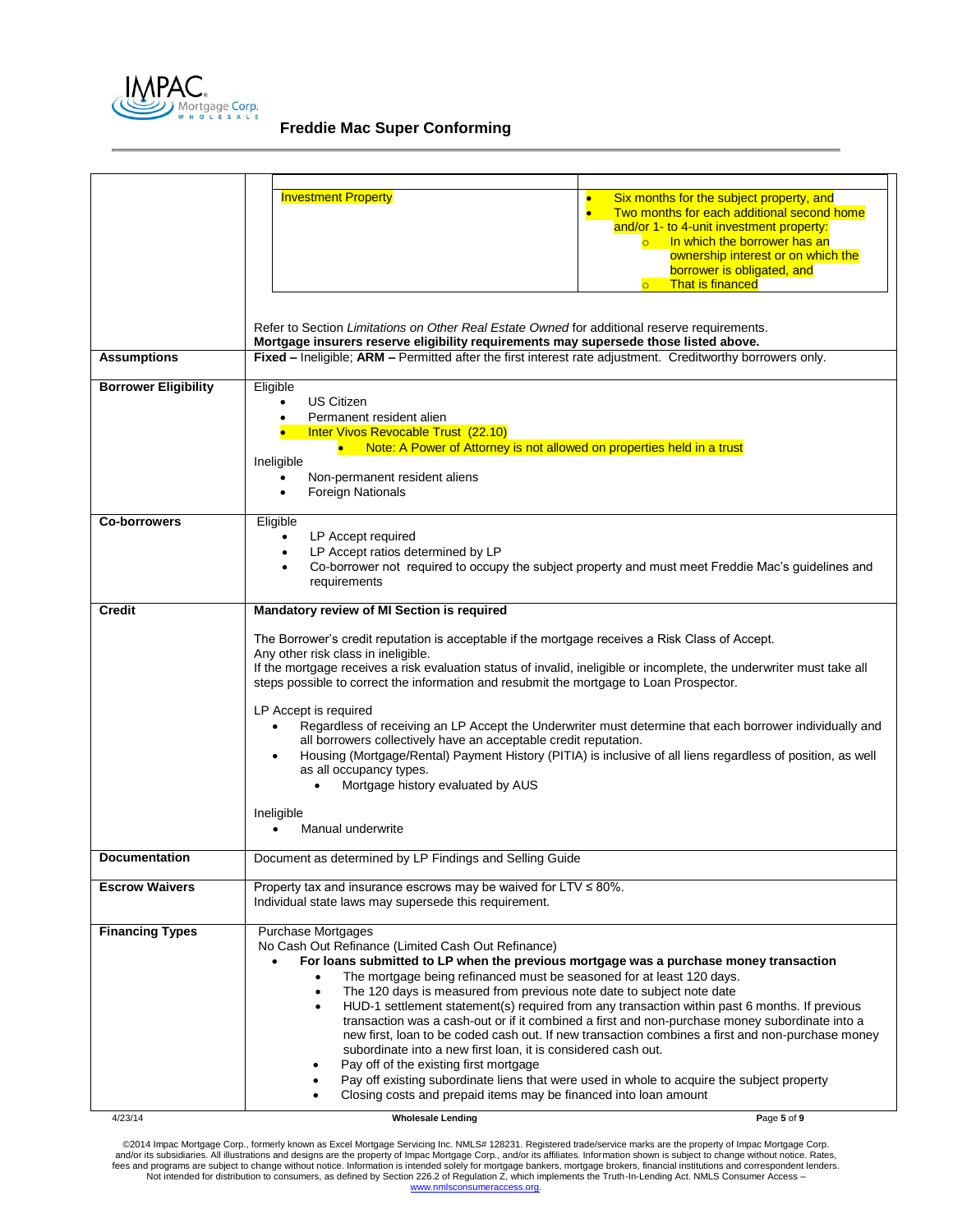

| Geographic<br><b>Locations/Restrictions</b> | $\bullet$<br>meet this requirement is ineligible.<br>Acceptable Continuity of Obligation<br>One of the following requirements must be met:<br>refinanced; or<br>$\bullet$<br>1)<br>2)<br>domestic partnership.<br>Properties listed for sale within the last six months are eligible as follows.<br>Owner occupied properties located in Texas<br>and is ineligible.<br>transaction.<br>regulatory requirements.<br>The title policy will reference Texas Section 50(a)(6)<br>Cash Out Refinance<br>Properties that have been listed for sale are eligible as follows.<br>$\bullet$<br>$\bullet$<br>the application date<br>Property must have been taken off the market on or before the application date<br>٠<br>Six months is measured from previous note date to new application date.<br>Acceptable Continuity of Obligation. (See above)<br>purchase.<br>The cash back amount does not include the following.<br>Closing costs, points, prepaid fees<br>Any amount used to satisfy subordinate liens that were used to acquire the property. Follow Freddie Mac's<br>standard refinance guidelines with respect to defining subordinate liens.<br>Acceptable Continuity of Obligation<br>٠<br>are as follows.<br>Minimum credit score 720 or program minimum whichever is higher<br>$\bullet$<br>Reduce maximum LTV by 10% or maximum of 70% LTV whichever is less<br>Eligible states are as follows:<br>NC, ND, NE, NV, OK, OR, SC, SD, TN, TX, UT, VA, WA, WI, WV | Cash out limited to the lesser of 2% of the new loan amount or \$2000 - Principal curtailment to<br>At least one borrower on the refinance mortgage was a borrower on the mortgage being<br>At least on borrower on the refinance mortgage held title to and resided in the mortgage<br>premises as a primary residence for the most recent 12 month period and the mortgage<br>file contains documentation evidencing that the borrower, either:<br>Has been making timely mortgage payments, including the payments for any<br>secondary financing, for the most recent 12-month period; or<br>Is a related person to a borrower on the mortgage being refinanced; or<br>At least on borrower on the refinance mortgage inherited or was legally awarded the<br>mortgaged premises by a court in the case of divorce, separation or dissolution of a<br>Property has been taken off the market on or before the application date.<br>Borrower provides written confirmation of the intent to occupy if a primary residence<br>If the first or second Texas Section 50(a)(6) loan is being paid off, regardless of whether the<br>borrower is getting any cash back, the loan is restricted to the Texas state regulatory requirement<br>If the first mortgage is not a Texas Section $50(a)(6)$ loan and the second mortgage is a Texas<br>Section $50(a)(6)$ , the second lien may be subordinated and is considered a rate and term<br>refinance. The second lien must be subordinate to the first mortgage and a subordination<br>agreement must be executed. Borrower cannot receive any cash back from the first mortgage<br>If a Texas Section 50(a)(6) second lien is being paid off, the loan is restricted to the Texas state<br>$LTV/CLTV/HLTV <$ = 70% if a property has been listed for sale within the last six months preceding<br>One borrower must have held title (ownership) to the subject property for a minimum of six months.<br>Six months seasoning (six months of payments made) is required from the most recent refinance or<br>Impac's Credit Management review is required when cash-out is greater than \$150,000 and requirements<br>Wholesale: AK, AL, AR, AZ, CA, CO, CT, DC, FL, GA, IA, ID, IL, IN, KS, KY, LA, MD, MI, MN, MS, MT, |
|---------------------------------------------|---------------------------------------------------------------------------------------------------------------------------------------------------------------------------------------------------------------------------------------------------------------------------------------------------------------------------------------------------------------------------------------------------------------------------------------------------------------------------------------------------------------------------------------------------------------------------------------------------------------------------------------------------------------------------------------------------------------------------------------------------------------------------------------------------------------------------------------------------------------------------------------------------------------------------------------------------------------------------------------------------------------------------------------------------------------------------------------------------------------------------------------------------------------------------------------------------------------------------------------------------------------------------------------------------------------------------------------------------------------------------------------------------------------------------------------------------------------------------|--------------------------------------------------------------------------------------------------------------------------------------------------------------------------------------------------------------------------------------------------------------------------------------------------------------------------------------------------------------------------------------------------------------------------------------------------------------------------------------------------------------------------------------------------------------------------------------------------------------------------------------------------------------------------------------------------------------------------------------------------------------------------------------------------------------------------------------------------------------------------------------------------------------------------------------------------------------------------------------------------------------------------------------------------------------------------------------------------------------------------------------------------------------------------------------------------------------------------------------------------------------------------------------------------------------------------------------------------------------------------------------------------------------------------------------------------------------------------------------------------------------------------------------------------------------------------------------------------------------------------------------------------------------------------------------------------------------------------------------------------------------------------------------------------------------------------------------------------------------------------------------------------------------------------------------------------------------------------------------------------------------------------------------------------------------------------------------------------------------------------------------------------------------------------------------------------------------------------------------------------------------------------|
|                                             |                                                                                                                                                                                                                                                                                                                                                                                                                                                                                                                                                                                                                                                                                                                                                                                                                                                                                                                                                                                                                                                                                                                                                                                                                                                                                                                                                                                                                                                                           |                                                                                                                                                                                                                                                                                                                                                                                                                                                                                                                                                                                                                                                                                                                                                                                                                                                                                                                                                                                                                                                                                                                                                                                                                                                                                                                                                                                                                                                                                                                                                                                                                                                                                                                                                                                                                                                                                                                                                                                                                                                                                                                                                                                                                                                                          |
|                                             | Additional restrictions as follows:<br>Texas Cash-out 50(a)(6) is ineligible                                                                                                                                                                                                                                                                                                                                                                                                                                                                                                                                                                                                                                                                                                                                                                                                                                                                                                                                                                                                                                                                                                                                                                                                                                                                                                                                                                                              |                                                                                                                                                                                                                                                                                                                                                                                                                                                                                                                                                                                                                                                                                                                                                                                                                                                                                                                                                                                                                                                                                                                                                                                                                                                                                                                                                                                                                                                                                                                                                                                                                                                                                                                                                                                                                                                                                                                                                                                                                                                                                                                                                                                                                                                                          |
|                                             | State specific regulatory requirements supersede all underwriting quidelines set forth by Impac.                                                                                                                                                                                                                                                                                                                                                                                                                                                                                                                                                                                                                                                                                                                                                                                                                                                                                                                                                                                                                                                                                                                                                                                                                                                                                                                                                                          |                                                                                                                                                                                                                                                                                                                                                                                                                                                                                                                                                                                                                                                                                                                                                                                                                                                                                                                                                                                                                                                                                                                                                                                                                                                                                                                                                                                                                                                                                                                                                                                                                                                                                                                                                                                                                                                                                                                                                                                                                                                                                                                                                                                                                                                                          |
| <b>High-Cost Mortgage</b><br>Loans          | Impac does not originate or purchase high-cost mortgage loans (12 CFR 1026.32)                                                                                                                                                                                                                                                                                                                                                                                                                                                                                                                                                                                                                                                                                                                                                                                                                                                                                                                                                                                                                                                                                                                                                                                                                                                                                                                                                                                            |                                                                                                                                                                                                                                                                                                                                                                                                                                                                                                                                                                                                                                                                                                                                                                                                                                                                                                                                                                                                                                                                                                                                                                                                                                                                                                                                                                                                                                                                                                                                                                                                                                                                                                                                                                                                                                                                                                                                                                                                                                                                                                                                                                                                                                                                          |
| <b>Higher-Priced</b>                        | <b>Higher-Priced Mortgage Loan (HPML) - Definition</b>                                                                                                                                                                                                                                                                                                                                                                                                                                                                                                                                                                                                                                                                                                                                                                                                                                                                                                                                                                                                                                                                                                                                                                                                                                                                                                                                                                                                                    |                                                                                                                                                                                                                                                                                                                                                                                                                                                                                                                                                                                                                                                                                                                                                                                                                                                                                                                                                                                                                                                                                                                                                                                                                                                                                                                                                                                                                                                                                                                                                                                                                                                                                                                                                                                                                                                                                                                                                                                                                                                                                                                                                                                                                                                                          |
| <b>Mortgage Loans</b>                       |                                                                                                                                                                                                                                                                                                                                                                                                                                                                                                                                                                                                                                                                                                                                                                                                                                                                                                                                                                                                                                                                                                                                                                                                                                                                                                                                                                                                                                                                           | A first-lien mortgage secured by a Primary Residence that has an annual percentage rate (APR) of 1.5% or more                                                                                                                                                                                                                                                                                                                                                                                                                                                                                                                                                                                                                                                                                                                                                                                                                                                                                                                                                                                                                                                                                                                                                                                                                                                                                                                                                                                                                                                                                                                                                                                                                                                                                                                                                                                                                                                                                                                                                                                                                                                                                                                                                            |
| 4/23/14                                     | <b>Wholesale Lending</b>                                                                                                                                                                                                                                                                                                                                                                                                                                                                                                                                                                                                                                                                                                                                                                                                                                                                                                                                                                                                                                                                                                                                                                                                                                                                                                                                                                                                                                                  | Page 6 of 9                                                                                                                                                                                                                                                                                                                                                                                                                                                                                                                                                                                                                                                                                                                                                                                                                                                                                                                                                                                                                                                                                                                                                                                                                                                                                                                                                                                                                                                                                                                                                                                                                                                                                                                                                                                                                                                                                                                                                                                                                                                                                                                                                                                                                                                              |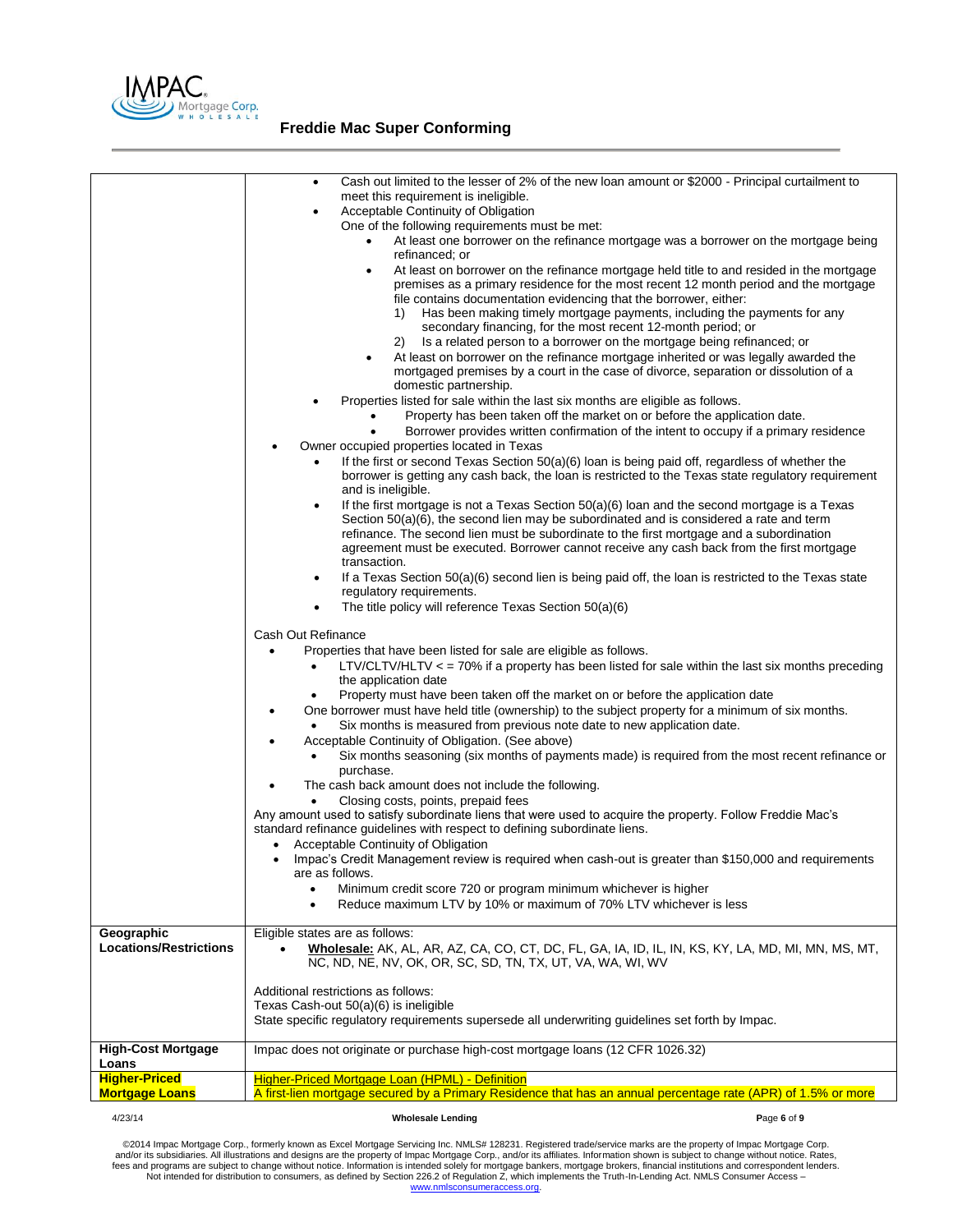

|                                                         | above the average prime offer rate (APOR) for a comparable transaction as of the rate lock date.                                                                                                                                                                                                                                                                                                                                                                                                                                                                                                         |
|---------------------------------------------------------|----------------------------------------------------------------------------------------------------------------------------------------------------------------------------------------------------------------------------------------------------------------------------------------------------------------------------------------------------------------------------------------------------------------------------------------------------------------------------------------------------------------------------------------------------------------------------------------------------------|
|                                                         | Adjustable rate mortgages (ARMs) with initial periods less than 7 years that are Higher-Priced Mortgage Loans<br>(HPML) are <i>ineligible</i> for purchase by Freddie Mac. (30.3)                                                                                                                                                                                                                                                                                                                                                                                                                        |
|                                                         | Higher-Priced Mortgage Loans eligible for sale to Freddie Mac must be one of the following mortgage products:<br>• A fixed rate mortgage<br>• A 7/1 or 10/1 ARM                                                                                                                                                                                                                                                                                                                                                                                                                                          |
| <b>Income</b>                                           | Evaluated per LP and Freddie Mac guidelines with the following restrictions:<br>Stand-alone VOE (Verification of Employment) is ineligible. VOE must be accompanied by pay stub or<br>pay stub and W-2<br>At minimum a paystub and W-2 is required<br>٠                                                                                                                                                                                                                                                                                                                                                  |
|                                                         | Self-Employed History - Borrower must have been self-employed for a minimum of 24 months regardless of<br>documentation requirements                                                                                                                                                                                                                                                                                                                                                                                                                                                                     |
|                                                         | 4506-T must be executed for all borrowers regardless of income type and is required upfront and at closing.                                                                                                                                                                                                                                                                                                                                                                                                                                                                                              |
| <b>Limitations on Other</b><br><b>Real Estate Owned</b> | Multiple Loans to the Same Borrower<br>Impac will provide financing for up to 4 financed properties for one borrower, including the subject<br>property, or a total of \$2 million in financing for one borrower, whichever is less.<br><b>Primary Residence</b><br>Borrower may have an unlimited number of financed properties with multiple different lenders.                                                                                                                                                                                                                                        |
|                                                         | Second Homes & Investment Properties<br>Borrower may own or be obligated on up to 4 financed properties, including borrower's primary residence<br>New multiple loans must be underwritten simultaneously                                                                                                                                                                                                                                                                                                                                                                                                |
|                                                         | Investment property as subject property<br>Each individual and all borrowers collectively must no own and/or be obligated on more than four 1-4 unit<br>financed properties including the subject property.<br>When the borrower or borrowers in total own more than one financed investment property, the loan<br>program for the subject investment property is limited as follow:<br>ARMS - 7/1 and 10/1 only<br>$\bullet$                                                                                                                                                                            |
|                                                         | <b>Fixed rate</b><br>$\bullet$ .                                                                                                                                                                                                                                                                                                                                                                                                                                                                                                                                                                         |
| Mortgage Insurance                                      | Mortgage insurers reserve eligibility requirements may supersede those listed above.<br>When less than two (2) scores per borrower are used, the MI price may be substantially higher than<br>normal. The pricing is based on the lowest credit score received. Confirm the pricing with an MI<br>representative in the early stage of the loan transaction.<br>The following supersedes all other guidelines for > 80% LTV with MI availability<br>All loans must be submitted to LP and receive Accept/Eligible findings<br>$\bullet$<br>Reserve requirement by mortgage insurers prevail<br>$\bullet$ |
|                                                         | Impac's approved MI companies and master policy numbers are as follows.<br>Genworth B222229XWM<br>MGIC 04-307-6-1822<br>$\bullet$<br>National MI 00385-0001<br>Radian A2436-000:<br>UG 4-1301-000                                                                                                                                                                                                                                                                                                                                                                                                        |
|                                                         | Eligible MI certificate are as follows:<br>Borrower Paid Mortgage Insurance (BPMI) paid monthly and must be ordered as non-refundable,<br>constant renewal, deferred payment (initial premium is paid with the first monthly loan payment)<br>Lender Paid Single Premium MI<br>$\bullet$<br>Premiums for all lender-paid MI plans must be shown on the HUD as being paid to the MI<br>$\bullet$<br>company by Lender                                                                                                                                                                                     |
|                                                         | Include calculation and rate factor used to determine MI premium disclosed to the borrower on the initial loan<br>application. Including the MI rate card with the factor identified to ensure the appropriate MI partner is chosen.                                                                                                                                                                                                                                                                                                                                                                     |
|                                                         | Ineligible MI<br>Single Premium paid by borrower or seller of the property                                                                                                                                                                                                                                                                                                                                                                                                                                                                                                                               |

4/23/14 **Wholesale Lending P**age **7** of **9**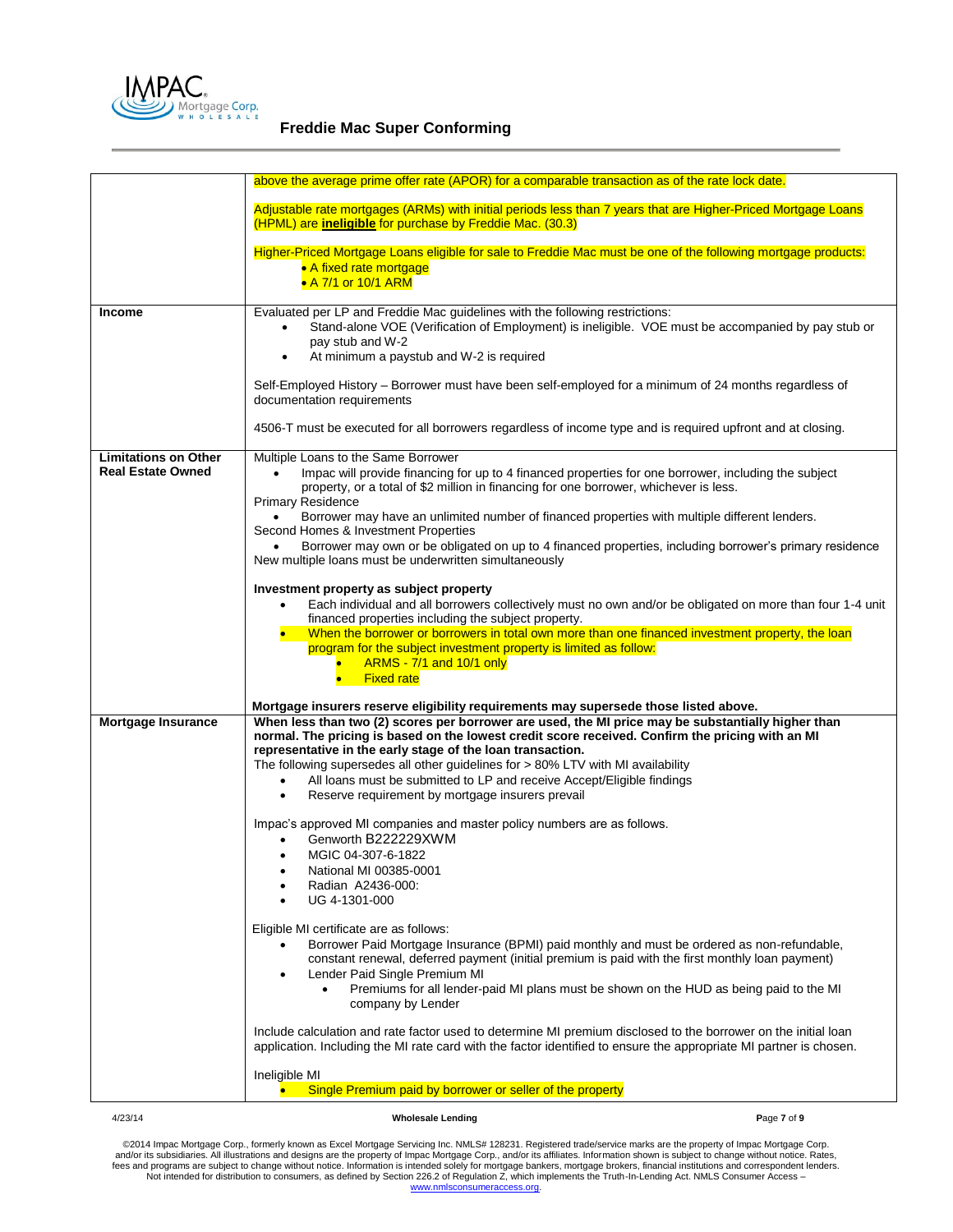

|                            | <b>Prepaid Mortgage Insurance</b><br>$\bullet$<br>Custom mortgage insurance per LP                                         |
|----------------------------|----------------------------------------------------------------------------------------------------------------------------|
|                            | Reduced mortgage insurance coverage                                                                                        |
|                            | Financed MI                                                                                                                |
|                            | Lender Paid MI with annual or monthly premiums<br>$\bullet$                                                                |
|                            | Lender paid pool coverage (referred to as GSE pool insurance)<br>Investor - paid pool coverage                             |
|                            | Loans covered by recourse and/or indemnification agreements                                                                |
|                            | Secondary market coverage agreements                                                                                       |
|                            | Split Premium upfront portion paid by borrower or seller of the property; remainder escrowed                               |
|                            | Coverage requirements for fixed rate > 20 years and all ARMs                                                               |
|                            | Coverage<br><b>LTV</b>                                                                                                     |
|                            | 12%<br>80.01% - 85%                                                                                                        |
|                            | 25%<br>85.01% - 90%                                                                                                        |
|                            | Coverage requirements for fixed rate $\leq 20$ years                                                                       |
|                            | <b>LTV</b><br>Coverage                                                                                                     |
|                            | 80.01% - 85%<br>6%                                                                                                         |
|                            | 85.01% - 90%<br>12%                                                                                                        |
|                            | Standard Mortgage Insurance coverage is required.                                                                          |
|                            | Reduced MI coverage amounts provided by agency and AUS decisions are ineligible.                                           |
|                            | NOTE: Certain states have a tax surcharge assessed for Mortgage Insurance. The states requiring the inclusion of           |
|                            | a surcharge are as follows.                                                                                                |
|                            | Florida<br>$\bullet$                                                                                                       |
|                            | Kentucky                                                                                                                   |
|                            | West Virginia<br>Ensure the MI premium also includes the additional surcharge. Some MI companies include the               |
|                            | additional charge in the MI premium and others do not. Ensure you have identified which is the                             |
|                            | premium amount and which is the tax amount and for the MI monthly premium to be escrowed,                                  |
|                            | ensure the total of the two is used for the monthly payment.                                                               |
| Occupancy                  | <b>Primary Residence</b>                                                                                                   |
|                            | Second Homes                                                                                                               |
|                            | <b>Investment Properties</b>                                                                                               |
| <b>Prepayment Penalty</b>  | Ineligible                                                                                                                 |
| <b>Property Types</b>      | Eligible property types                                                                                                    |
|                            | 1-4 units                                                                                                                  |
|                            | Modular Pre-Cut/Panelized Housing                                                                                          |
|                            | PUDs (single unit attached and detached)                                                                                   |
|                            | Ineligible                                                                                                                 |
|                            | Condos, regardless of location<br>$\bullet$                                                                                |
|                            | Condo Hotels                                                                                                               |
|                            | Co-ops                                                                                                                     |
|                            | <b>Leasehold Estates</b><br><b>Manufactured Homes</b>                                                                      |
|                            | PUD's with multiple unit (2-4 unit) properties                                                                             |
|                            | Properties encumbered with private transfer fee covenants (per Regulation 12 C.F.R. Part 1228                              |
| <b>Qualifying Rate and</b> | <b>Fixed Rate Qualifying Rate</b>                                                                                          |
| <b>Ratios</b>              | Qualify at note rate                                                                                                       |
|                            | <b>ARM Qualifying Rate</b>                                                                                                 |
|                            | 5/1 qualify at the greater of Note Rate plus 2% or the fully-indexed rate                                                  |
|                            | 7/1 and 10/1 Hybrid ARM qualify at note rate<br>$\bullet$                                                                  |
|                            | HPCT (Higher Priced Covered Transactions) Qualifying Rate requirements for 7/1 and 10/1 ARMs (30.16)                       |
|                            | For all HPCTs that are ARMs with initial periods of 7 or 10 years (i.e., 7/1 or 10/1 ARMs), the borrower                   |
| 4/23/14                    | must be qualified using the greater of the Note Rate or the fully-indexed rate.<br><b>Wholesale Lending</b><br>Page 8 of 9 |
|                            |                                                                                                                            |